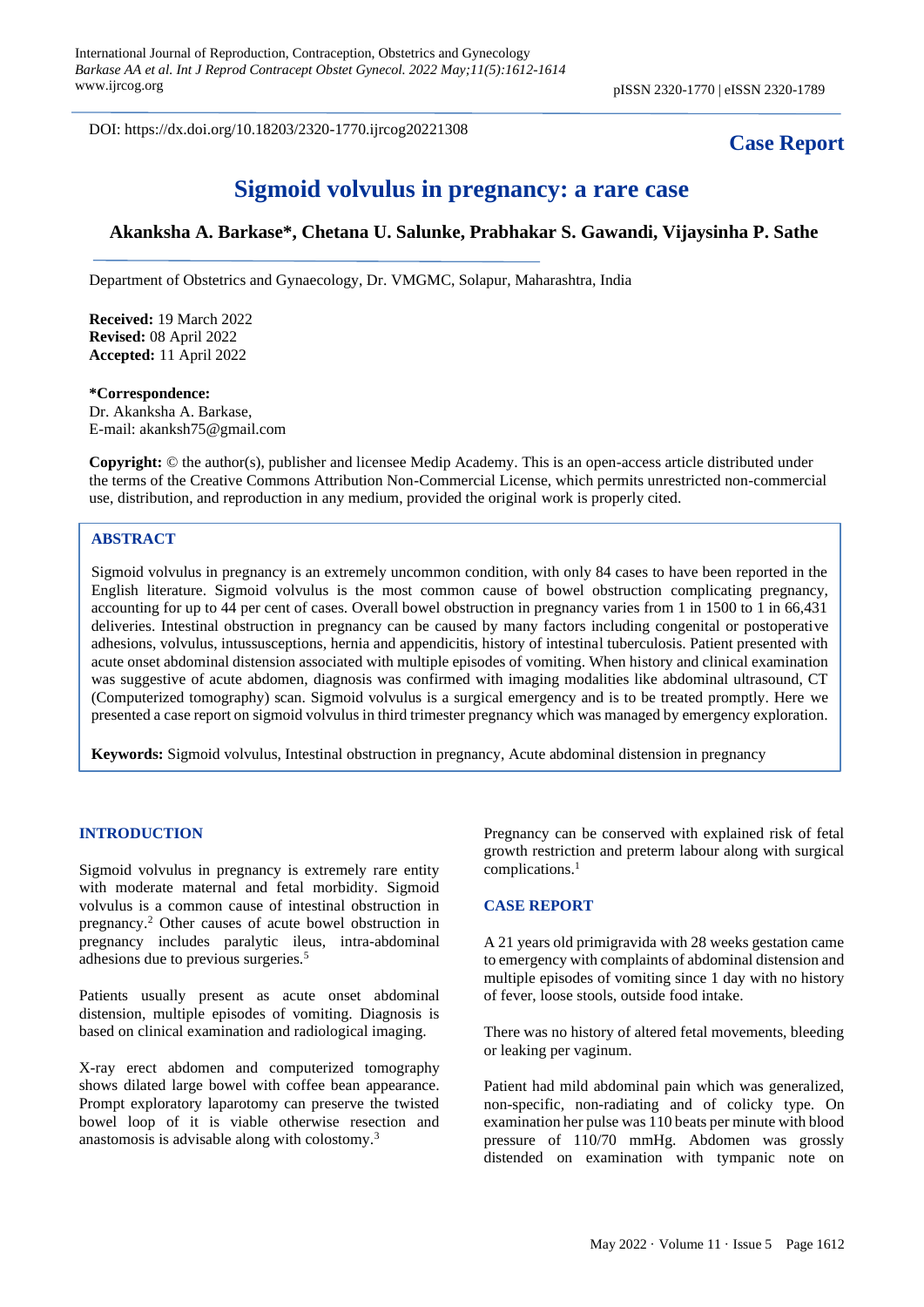percussion. Uterus size was 28-30 weeks, relaxed, fetal heart sounds were heard, it was 130/min regular.



**Figure 1: X-ray erect abdomen of the patient.**



**Figure 2: CT scan of abdomen.**



#### **Figure 3: Intra-operative images.**

Per rectal examination showed empty rectum. Primary diagnosis of acute abdomen was made and surgeons were informed. Her complete blood count and serum electrolytes were within normal limits.

X-ray erect abdomen and CECT were performed after taking consent for fetal prognosis. On X-ray erect abdomen coffee bean sign was seen with distended large bowel. Contrast computerized tomography showed twisted mess-entry of sigmoid colon-whirl sign.

Exploratory laparotomy was done. Intra-operative findings were as follows- there was evidence of a large dilated sigmoid colon rotated along the mesentery. Signs of vascular compromise were noted in the affected segment. Decision was taken to do resection of sigmoid colon followed by end to end anastomosis. Transverse colostomy was done in right hypochondrium. Thorough bowel wash was given.

There was no need for active obstetric intervention. The fetus appeared unaffected and the uterus was assessed to be normal for gestational age. Pregnancy was conserved with explained risk of fetal growth restriction, preterm labour and fetal anomalies due to radiation exposure. The patient was shifted to the surgical ICU for observation.

Patient was observed in the postoperative period and followed up strictly for antepartum fetal monitoring. Patient had spontaneous preterm vaginal delivery at 34 weeks of gestation. She delivered a male child weighing 1.6 kg, which required observation under neonatal intensive care unit.

#### **DISCUSSION**

A pregnant woman presenting with clinical triad of abdominal pain, abdominal distension with vomiting or absolute constipation, diagnosis of acute intestinal obstruction is suspected. Many times diagnosis can be delayed as nausea, mild abdominal discomfort, leucocytosis is very common in pregnancy and it can mask underlying intestinal pathology.<sup>1</sup>

Maternal and fetal outcome in this condition is related to time of presentation, degree of intestinal ischemia. Many times diagnosis is delayed due to hesitation in doing radiological investigations as there is risk of excess radiation exposure to the fetus.<sup>4</sup>

Delay in seeking medical help and delay in diagnosis causes raised maternal morbidity and even maternal death. Fetal exposure to excess radiation is associated with increased risk of childhood malignancies, intrauterine fetal growth restriction, pre-term labour.<sup>3</sup>

Risk of teratogenecity is much less in later half of pregnancy as organogenesis has already occurred till then.<sup>3</sup>

Early surgical intervention is necessary. Intra-operatively viability of bowel segment must be assessed carefully.<sup>2</sup>

Decision of bowel resection is based on intra-operative status, degree of bowel necrosis/ischemia.<sup>1</sup>